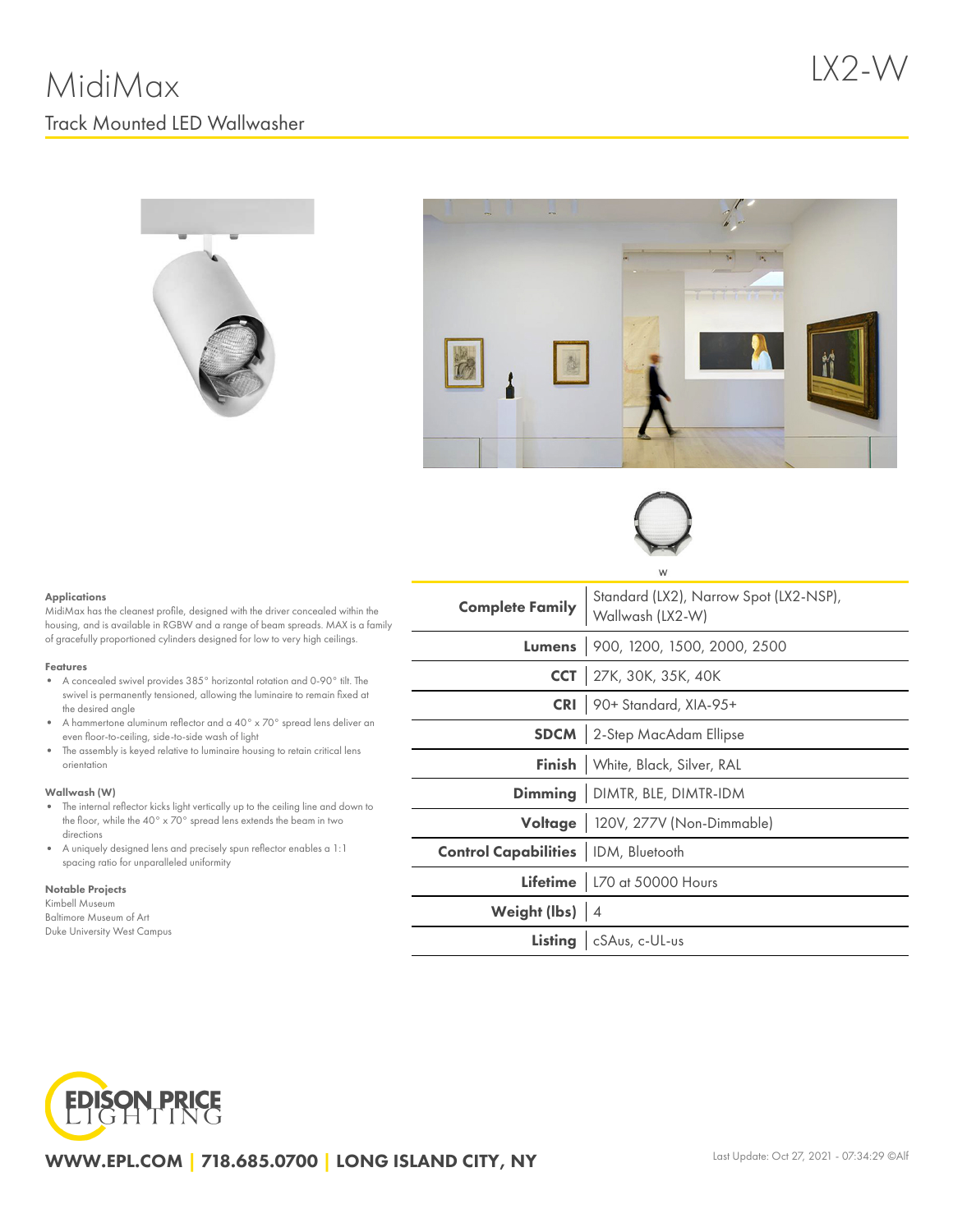# MidiMax

### EXAMPLE: LX2-W-900L-27K-90-DIMTR-120V-WH

|  | Series Lumens                                        | CCT | CRI                      | Driver                                                                                                         | Voltage                               |                              |                                          | Finish Options Optical Accessories                 |
|--|------------------------------------------------------|-----|--------------------------|----------------------------------------------------------------------------------------------------------------|---------------------------------------|------------------------------|------------------------------------------|----------------------------------------------------|
|  | LX2-W 900L<br>1500L 35K<br>2000L 40K<br><b>2500L</b> | 27K | 90+<br>1200L 30K XIA-95+ | <b>DIMTR</b><br><b>NON-DIM</b><br><b>BLE</b><br><b>DIMTR-IDM</b><br>(Integral Rotary<br><b>Dimming Module)</b> | 120V<br><b>277V</b><br>(Non-Dim Only) | WН<br>BK<br>SI<br><b>RAL</b> | $\blacksquare$<br><b>SW</b><br><b>SB</b> | $\blacksquare$<br>OA-LX2-W-LRS67<br>OA-LX2-W-LRS50 |

#### Note: All extra optical accessories, aperture assemblies, and optics can be ordered separately. Check EPL [Website](https://www.epl.com/) for ordering nomenclature.

#### Track Adaptor – Fully Concealed, Durable Locking

- Stainless steel clips lock fixture into our specially designed track systems. Two 'click' sounds indicate the fixture is secured into the track system
- Clips bite into aluminum, giving extremely durable ground connection
- Edison Price Lighting track systems are designed to completely conceal the adaptor for a clean profile
- Adaptors are shipped standard with all track fixtures. A Eutrac track adaptor can be used for mounting to Eutrac; 0-10V and DALI compatibility available. Contact factory for details

#### Seamless Installation

Fixtures may be configured to mount to any Edison Price Lighting recessed, suspended, surface-mounted track systems: [Sightline,](https://epl.com/sightline/) [Highline](https://epl.com/highline/), [Upline](https://epl.com/upline/), [Autobus,](https://epl.com/autobus/) [Eutrac,](https://eutrac.de/product/2surface-track-bus/?lang=en) and [Unicep.](https://epl.com/unicep/)

#### Anodized Construction

Heatsink is fabricated from extruded aluminum then undergoes a meticulous anodization process for a permanent and beautiful finish – increasing corrosion and heat resistance for long-lasting durability.

#### Carefully Applied, Low-VOC Finish

All Edison Price Lighting track fixtures are painted standard with low-VOC water-based paint – diminishing the release of toxic fumes – enhancing air quality and occupant health (unlike solvent-based paint).

#### Optical Accessories

- OA-LX2-W-LRS67 (67% Light Reduction Screen) Reduces light by 67%, emitting 33% of total light; alternative to dimming
- OA-LX2-W-LRS50 (50% Light Reduction Screen) Reduces light by 50%, emitting 50% of total light; alternative to dimming
- OA-LX2-W-DBL (Daylight Blue) Simulates daylight; ideal for museums, residential, & commercial
- OA-LX2-W-PK (Surprise Pink) Complements skin tones; perfect for hospitality applications
- OA-LX2-W-AMB Amber Color Filter
- OA-LX2-W-BL Blue Color Filter
- OA-LX2-W-GR Green Color Filter

information on color filters selection

OA-LX2-W-RD - Red Color Filter OA-LX2-W-RAL (Rosco Custom Color) - Consult factory for a brilliant Rosco filter in any color. Click [here](https://us.rosco.com/en/products/catalog/roscolux) to see more

#### XIA-95+ (Xicato)

- XTM Artist Series, XIM Integral Bluetooth Module (BLE + LED), or XOB (COB array light source in as small as 4.5mm form and up to 8300 lumens)
- Best color-matching: within 1 x 2 MacAdam Ellipse Up to 95+ CIE CRI
- Module varies by product family and fixture function.

#### BLE Xicato Bluetooth Integral Module

Powered by Xicato XIM, the intelligent LED module controllable via a smart device with iOS- or Android-based apps.

- Dimmable down to 0.1%
- Meets IEEE 1789 recommendations for flicker
- Group or individual remote control via a slide switch Bluetooth and IDM can be specified in the same fixture, to allow switching between the two options

#### IDM (Integral Dimming Module) Option

- 120V track only; dim down to 10% using an integral rotary dimmer on the driver case
- Spring-loaded dimmer control shaft can be depressed flush with the driver case to enforce dimmer setting. 'Clock face' markings register dimmer setting

#### **Options**

Option for on/off rocker switch on top of fixture, for 120V track only

#### Driver

120/277V 50/60Hz; Flicker-free 1% dimming standard; THD < 20%; power factor >.09. Thermally protected.

#### Dimming & Driver Information

[DIMTR](http://epl.com/media/driver/dimtr.pdf) - Triac, incandescent, and electronic low voltage (ELV) dimming down to 5% in 120V only

[NON-DIM](http://epl.com/media/driver/non-dim.pdf) - 120 or 277V Non-Dimming Control [BLE](http://epl.com/media/driver/ble.pdf) - Xicato XIM Bluetooth Integral Module/Xicato XID Intelligent Driver (Consult Factory For Info) [DIMTR-IDM](http://epl.com/media/driver/dimtr-idm.pdf) - Integral Rotary Dimming Module

#### **Warranty**

Five-year warranty not including providing extraordinary means of access, such as scaffolding or lifts, to service our products.

#### Listings

- cSAus
- c-UL-us